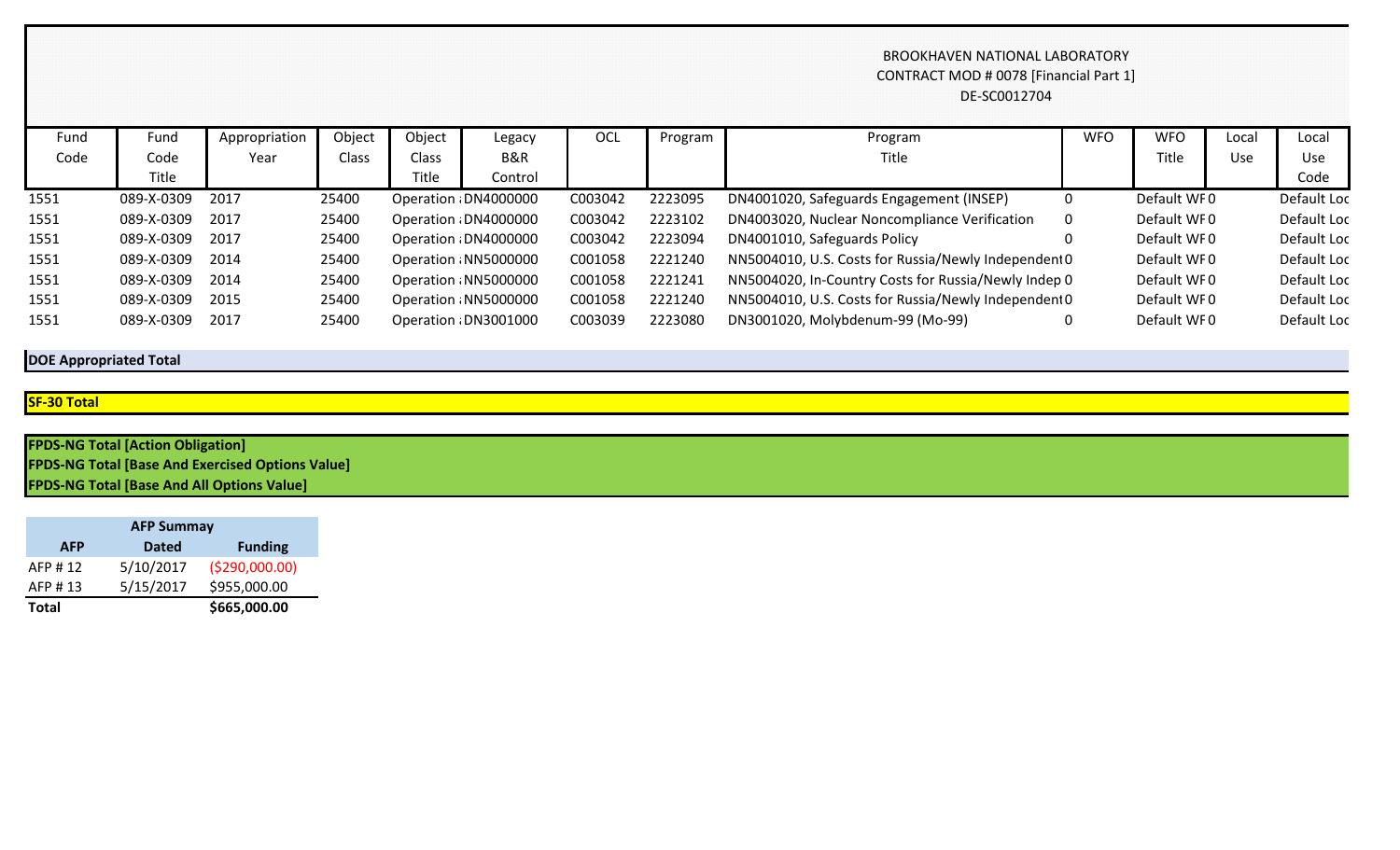| \$576,149.14 | \$1,761,276.18 | $-$290,000.00$ | \$1,471,276.18 | \$2,047,425.32 |
|--------------|----------------|----------------|----------------|----------------|
|              |                |                |                |                |
| \$576,149.14 | \$1,761,276.18 | $-$290,000.00$ | \$1,471,276.18 | \$2,047,425.32 |
| \$0.00       | \$20,000.00    | \$20,000.00    | \$40,000.00    | \$40,000.00    |
| \$153,515.04 | \$0.00         | $-$120,000.00$ | $-$120,000.00$ | \$33,515.04    |
| \$303,914.10 | \$0.00         | $-5281,280.00$ | $-5281,280.00$ | \$22,634.10    |
| \$118,720.00 | \$0.00         | $-$118,720.00$ | $-$118,720.00$ | \$0.00         |
| \$0.00       | \$580,447.30   | \$180,000.00   | \$760,447.30   | \$760,447.30   |
| \$0.00       | \$256,426.81   | \$60,000.00    | \$316,426.81   | \$316,426.81   |
| \$0.00       | \$904,402.07   | $-$30,000.00$  | \$874,402.07   | \$874,402.07   |
| Objligations | Previous       | Change         | Revised        |                |
| Uncosted     | Authority      | Authority      | Authority      | Available      |
| Beginning    | <b>Budget</b>  | <b>Budget</b>  | <b>Budget</b>  | Total          |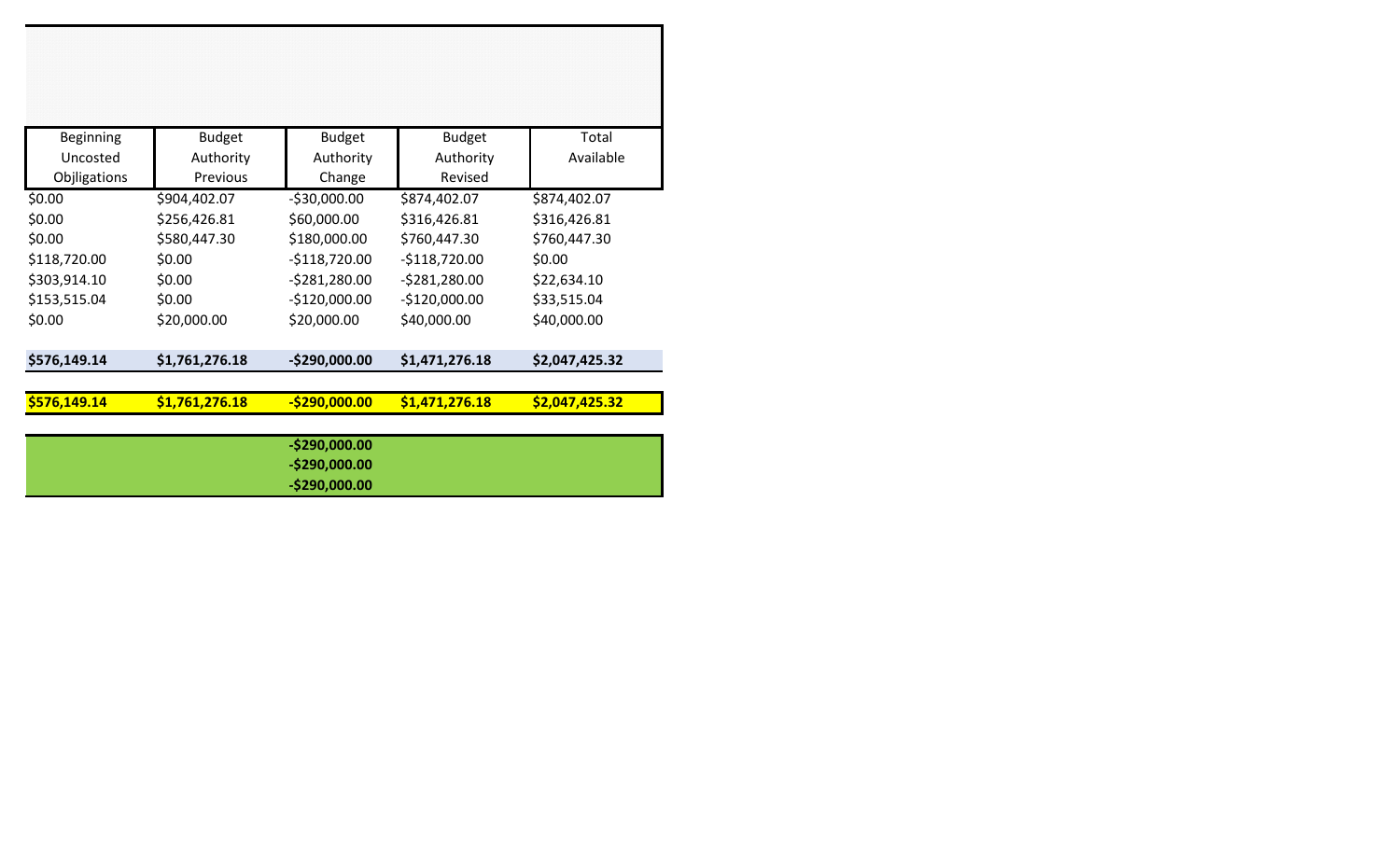## BROOKHAVEN NATIONAL LABORATORY CONTRACT MOD # 0078 [Financial Part 2] DE-SC0012704

| ™und | Fund       | Appropriation | Object       | Object                                                                                                | Legacy                                                            | OCL | Program     | Program     | <b>WFO</b> | <b>WFC</b> | Local |
|------|------------|---------------|--------------|-------------------------------------------------------------------------------------------------------|-------------------------------------------------------------------|-----|-------------|-------------|------------|------------|-------|
|      |            |               |              |                                                                                                       |                                                                   |     |             |             |            |            |       |
| Code | Code       | Year          | <b>Class</b> | Class                                                                                                 | B&R                                                               |     |             | Title       |            | Title      | Use   |
|      | Title      |               |              | Title                                                                                                 | Control                                                           |     |             |             |            |            |       |
| 500  | 089-X-0222 | $-2017$       | 25400        |                                                                                                       | Operation KA0000000 C002852 2924319 KA2102090, Other Facilities   |     |             | Default WF0 |            |            |       |
| 500  | 089-X-0222 | $-2017$       | 32001        | C002786 2924263 39KA00000PRN11SC40000, Long Baseline Neutrino Experiment (PE<br>Constructic 39KA00000 |                                                                   |     | Default WF0 |             |            |            |       |
| 1060 | 089-X-0243 | 2017          | 25400        |                                                                                                       | Operation GD6000000 C002970 3203779 GD6050100, CYBER & OPERATIONS |     |             | Default WF0 |            |            |       |

# **DOE Appropriated Total**

#### **SF-30 Total**

| <b>FPDS-NG Total [Action Obligation]</b>                |  |
|---------------------------------------------------------|--|
| <b>FPDS-NG Total [Base And Exercised Options Value]</b> |  |
| <b>FPDS-NG Total [Base And All Options Value]</b>       |  |

| <b>AFP Summay</b> |              |                 |  |  |  |  |  |  |
|-------------------|--------------|-----------------|--|--|--|--|--|--|
| <b>AFP</b>        | <b>Dated</b> | <b>Funding</b>  |  |  |  |  |  |  |
| AFP #12           | 5/10/2017    | ( \$290,000.00) |  |  |  |  |  |  |
| AFP #13           | 5/15/2017    | \$955,000.00    |  |  |  |  |  |  |
| <b>Total</b>      |              | \$665,000.00    |  |  |  |  |  |  |